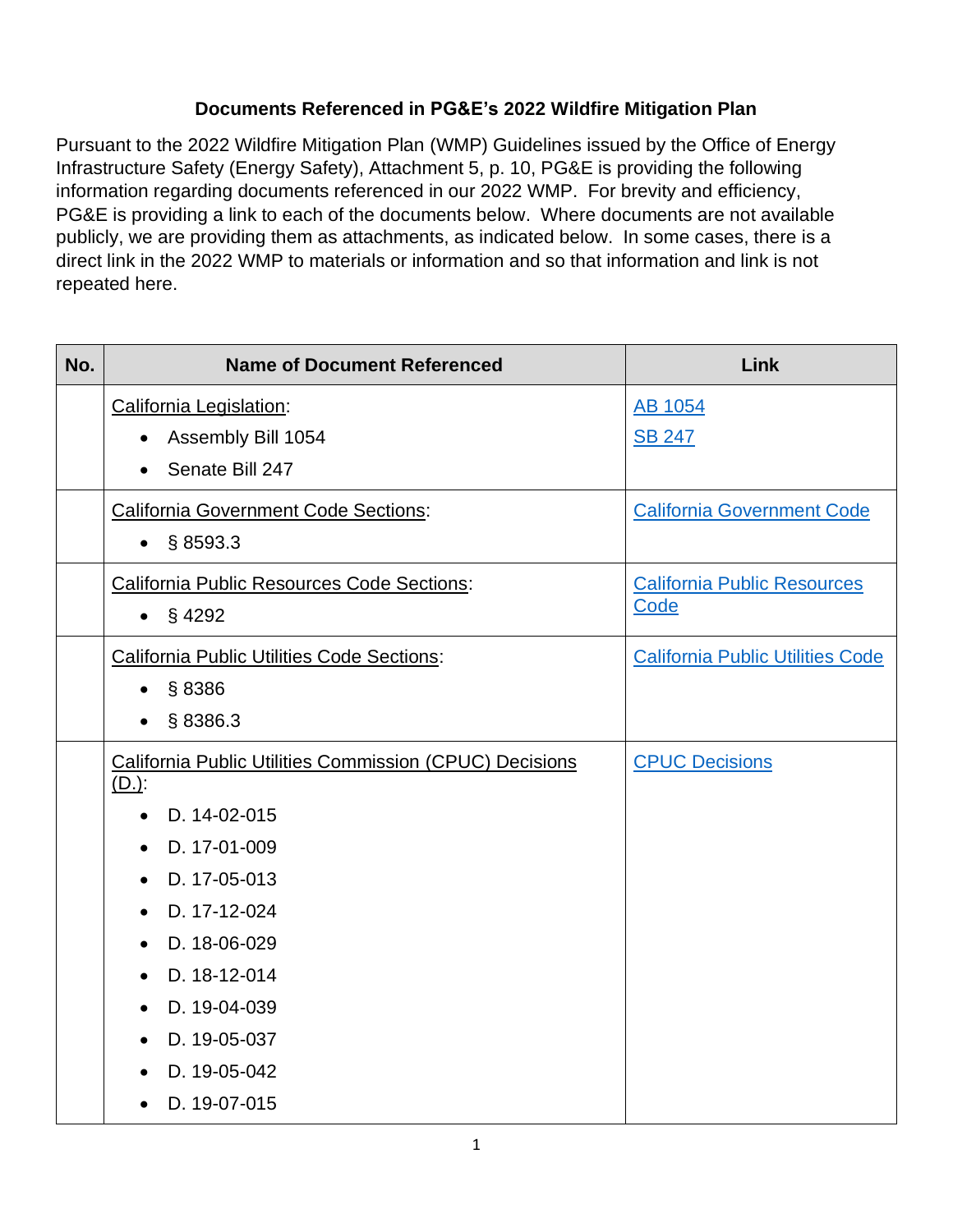| No. | <b>Name of Document Referenced</b>                                                                                                                                         | Link                                                                   |
|-----|----------------------------------------------------------------------------------------------------------------------------------------------------------------------------|------------------------------------------------------------------------|
|     | D. 19-10-054<br>$\bullet$                                                                                                                                                  |                                                                        |
|     | D. 20-05-019                                                                                                                                                               |                                                                        |
|     | D. 20-05-051                                                                                                                                                               |                                                                        |
|     | D. 20-06-003                                                                                                                                                               |                                                                        |
|     | D. 20-06-017                                                                                                                                                               |                                                                        |
|     | D. 20-12-005                                                                                                                                                               |                                                                        |
|     | D. 20-12-030                                                                                                                                                               |                                                                        |
|     | D. 21-06-034                                                                                                                                                               |                                                                        |
|     | D. 21-11-028                                                                                                                                                               |                                                                        |
|     | <b>CPUC Filings - Other Parties:</b>                                                                                                                                       | <b>TURN Comments</b>                                                   |
|     | The Utility Reform Network Opening Comments on<br>$\bullet$<br>PG&E's RAMP Report and the SPD's November 25,<br>2020 Evaluation Report (A.20-06-012) (January 15,<br>2021) |                                                                        |
|     | <b>CPUC General Orders (GO):</b>                                                                                                                                           | <b>CPUC General Orders</b>                                             |
|     | GO 95                                                                                                                                                                      |                                                                        |
|     | GO 165                                                                                                                                                                     |                                                                        |
|     | GO 166                                                                                                                                                                     |                                                                        |
|     | GO 174                                                                                                                                                                     |                                                                        |
|     | <b>CPUC Fire Threat Maps and Associated Materials</b>                                                                                                                      | <b>Fire-Threat Maps and Fire-</b><br><b>Safety Rulemaking (ca.gov)</b> |
|     | <b>CPUC Resolutions (Res.):</b>                                                                                                                                            | <b>CPUC Resolutions</b>                                                |
|     | Res. E-5127                                                                                                                                                                |                                                                        |
|     | Res. E-5132                                                                                                                                                                |                                                                        |
|     | Res. E-5164                                                                                                                                                                |                                                                        |
|     | Res. M-4852                                                                                                                                                                |                                                                        |
|     | Res. SED-6                                                                                                                                                                 |                                                                        |
|     | CPUC Investigations (I.) and Rulemakings (R.):                                                                                                                             | <b>CPUC Proceedings</b>                                                |
|     | I. 19-06-015<br>$\bullet$                                                                                                                                                  |                                                                        |
|     | R. 19-09-009                                                                                                                                                               |                                                                        |
|     | PG&E 2019 Wildfire Safety Plan (WSP)                                                                                                                                       | <b>PG&amp;E 2019 WSP</b>                                               |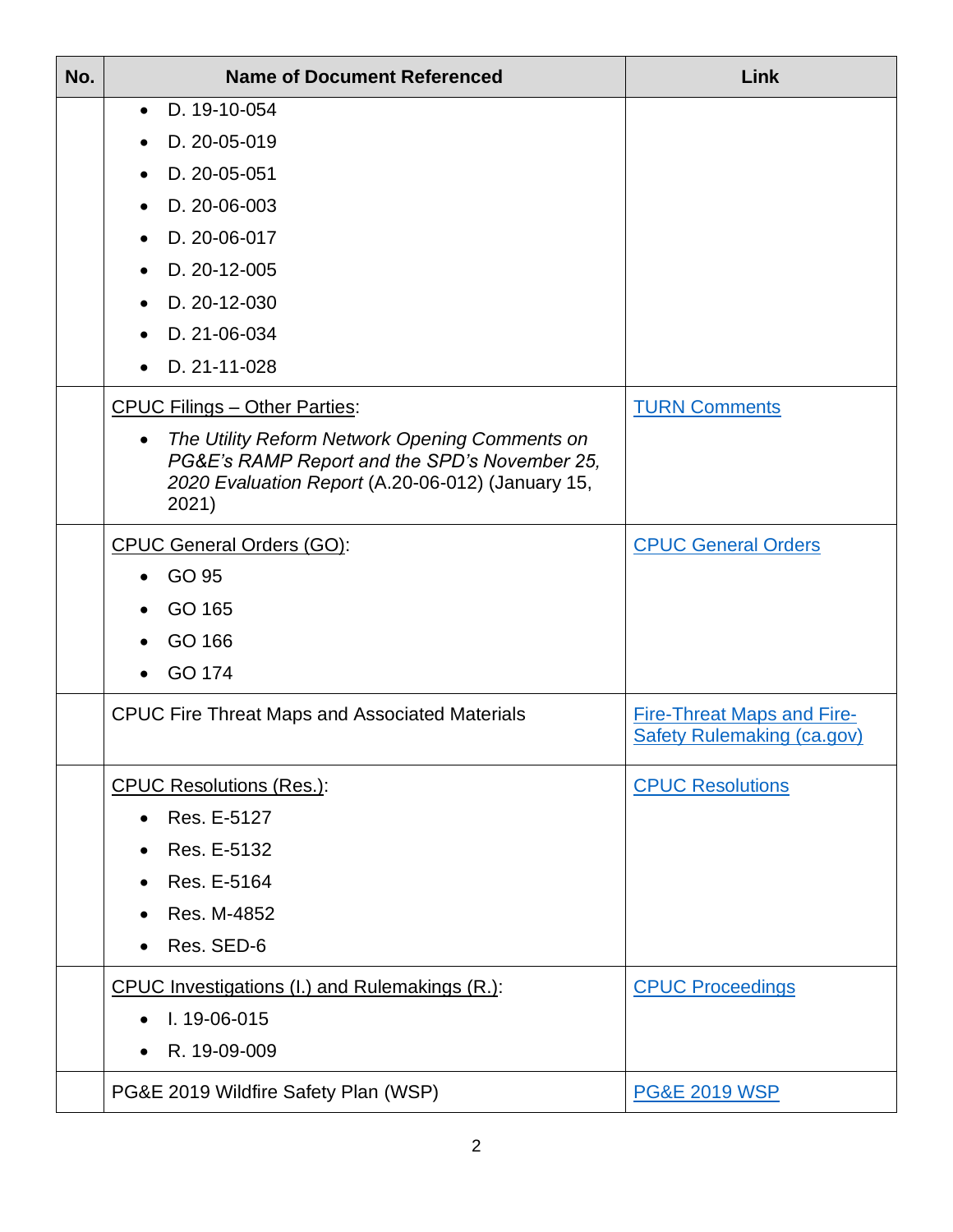| No. | <b>Name of Document Referenced</b>                                                                                                                                                                                                                                                                                                                                                                                                                                                                                    | Link                                                                                                                                                                                 |
|-----|-----------------------------------------------------------------------------------------------------------------------------------------------------------------------------------------------------------------------------------------------------------------------------------------------------------------------------------------------------------------------------------------------------------------------------------------------------------------------------------------------------------------------|--------------------------------------------------------------------------------------------------------------------------------------------------------------------------------------|
|     | PG&E 2020 Risk Assessment Mitigation Phase (RAMP)<br>Report                                                                                                                                                                                                                                                                                                                                                                                                                                                           | 2020 RAMP Report                                                                                                                                                                     |
|     | PG&E 2020 WMP Documents:<br>2020 WMP<br>Final Independent Evaluator Annual Report on<br>Compliance for the 2020 WMP                                                                                                                                                                                                                                                                                                                                                                                                   | <b>PG&amp;E 2020 WMP</b><br><b>Independent Evaluator Report</b>                                                                                                                      |
|     | PG&E 2021 WMP Documents:<br>2021 Revised WMP<br>Supplemental Filing Addressing Remedial<br><b>Compliance Plan and First Quarterly Report Action</b><br>Items submitted February 26, 2021<br>Progress Report submitted November 1, 2021                                                                                                                                                                                                                                                                                | 2021 Revised WMP<br><b>Supplemental Filing</b><br><b>Progress Report</b>                                                                                                             |
|     | PG&E Advice Letters (AL):<br>AL 4014 G/5378-E<br>AL 4145-G/5643-E<br>AL 4244-G/5816-E<br>AL 4429-G/6181-E<br>AL 5404-E<br>AL 5882-E<br>AL 6017-E<br>AL 6486-E                                                                                                                                                                                                                                                                                                                                                         | Advice Letters are available<br>at: <b>Advice Letters</b> (pge.com)                                                                                                                  |
|     | <b>PG&amp;E Communications, Comments, and Documents:</b><br>May 7, 2021: Letter from Debbie Powell to Caroline<br>$\bullet$<br><b>Thomas Jacobs and Leslie Palmer</b><br>May 20, 2021: Letter from Debbie Powell to Caroline<br>Thomas Jacobs and Leslie Palmer<br>July 21, 2021: PG&E Undergrounding Program<br>Announcement<br>December 27, 2021: PG&E Comments on Draft GIS<br>Data Reporting Standard Version 2.2<br>Company Emergency Response Plan (CERP) (July 1,<br>2019)<br><b>Rebuilding After Wildfire</b> | <b>May 7, 2021 Letter</b><br>May 20, 2021 Letter<br><b>Undergrounding Initiative</b><br><b>PG&amp;E GIS Standard</b><br><b>Comments</b><br><b>CERP</b><br><b>Wildfire Rebuilding</b> |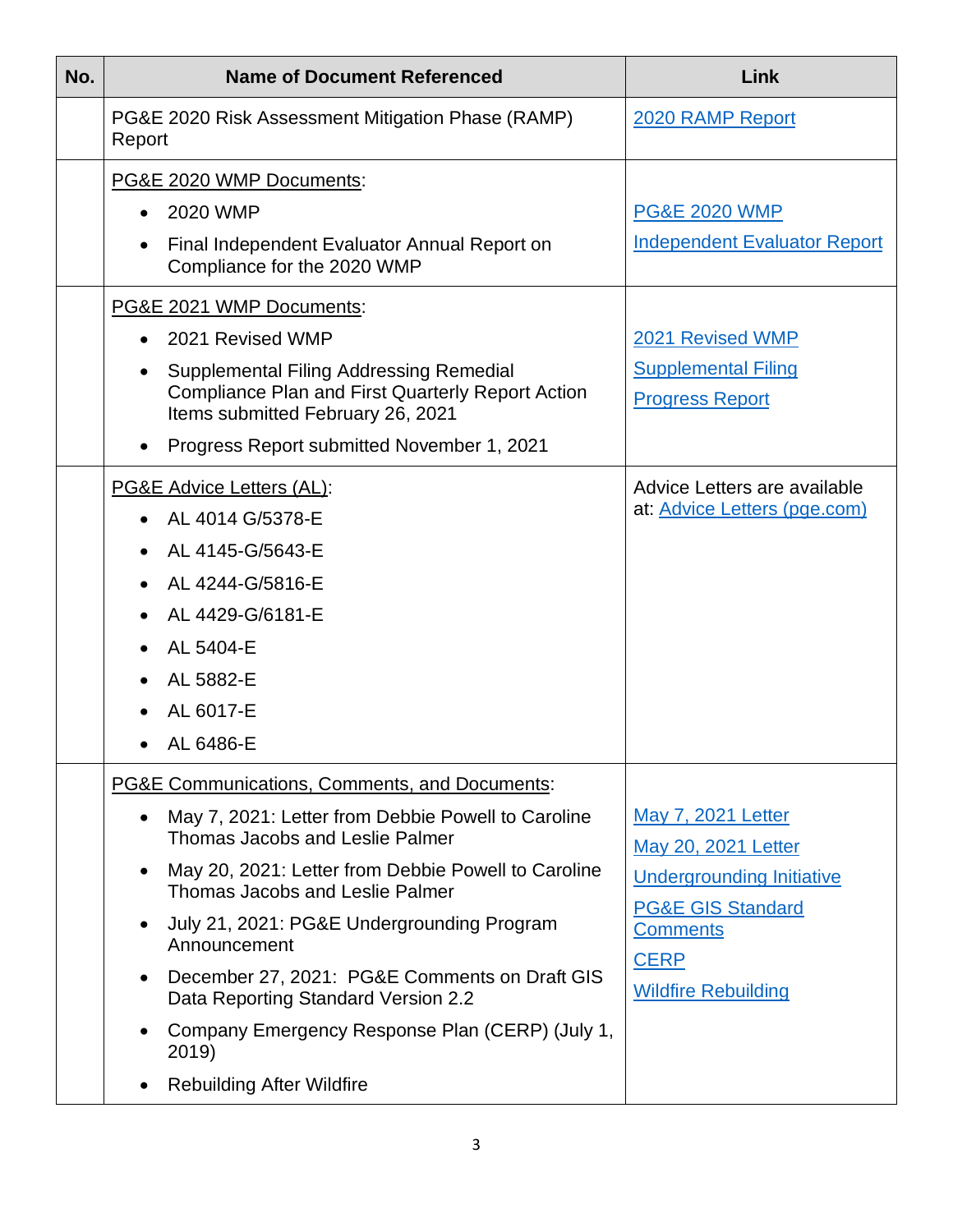| No. | <b>Name of Document Referenced</b>                                                                                                                                                                                                                                                                                                                                                           | <b>Link</b>                                                                                                     |
|-----|----------------------------------------------------------------------------------------------------------------------------------------------------------------------------------------------------------------------------------------------------------------------------------------------------------------------------------------------------------------------------------------------|-----------------------------------------------------------------------------------------------------------------|
|     | PG&E CPUC Applications (A.):<br>A. (2017 General Rate Case)<br>A. (2020 General Rate Case)<br>A. 18-03-015 (2018 CEMA Application)<br>A. 20-09-019 (2020 Wildfire Mitigation and<br><b>Catastrophic Events)</b><br>A. 21-06-021 (2023 General Rate Case)<br>A. 21-06-022 (Substation Microgrid Solutions)<br>A. 21-09-008 (2021 Wildfire Mitigation and<br>$\bullet$<br>Catastrophic Events) | Regulatory filings and<br>applications are available at:<br><b>PG&amp;E Regulatory Case</b><br><b>Documents</b> |
|     | <b>PG&amp;E Enhanced Vegetation Management (EVM) Corrective</b><br><b>Action Plan and Related Submissions:</b><br>Corrective Action Plan submitted May 6, 2021<br>August 90-Day Report submitted August 4, 2021                                                                                                                                                                              | <b>Corrective Action Plan</b><br><b>August 90-Day Report</b>                                                    |
|     | PG&E Federal Energy Regulatory Commission (FERC)<br>Submissions:<br>Formula Rate Annual Update submitted to FERC on<br>$\bullet$<br>December 1, 2021 for Rate Year 2022 in Docket No.<br>ER19-13-000 (available on FERC's eLibrary)                                                                                                                                                          | <b>FERC eLibrary</b>                                                                                            |
|     | <b>PG&amp;E Memorandum and Balancing Accounts:</b><br>Wildfire Expense Memorandum Account (WEMA)<br><b>Preliminary Statement</b>                                                                                                                                                                                                                                                             | <b>WEMA Preliminary Statement</b>                                                                               |
|     | <b>PG&amp;E Utility Procedures:</b><br>TD-076253-B005<br>TD-1003P-01<br>TD-1464P-01<br>TD-1952P-01<br>TD-2302P-05<br>TD-2325P-01<br>TD-2459P-01<br>TD-7102P-01-B026<br>TD-7102P-17<br>TD-7106P-01                                                                                                                                                                                            | Available on 2022 WMP<br>Website                                                                                |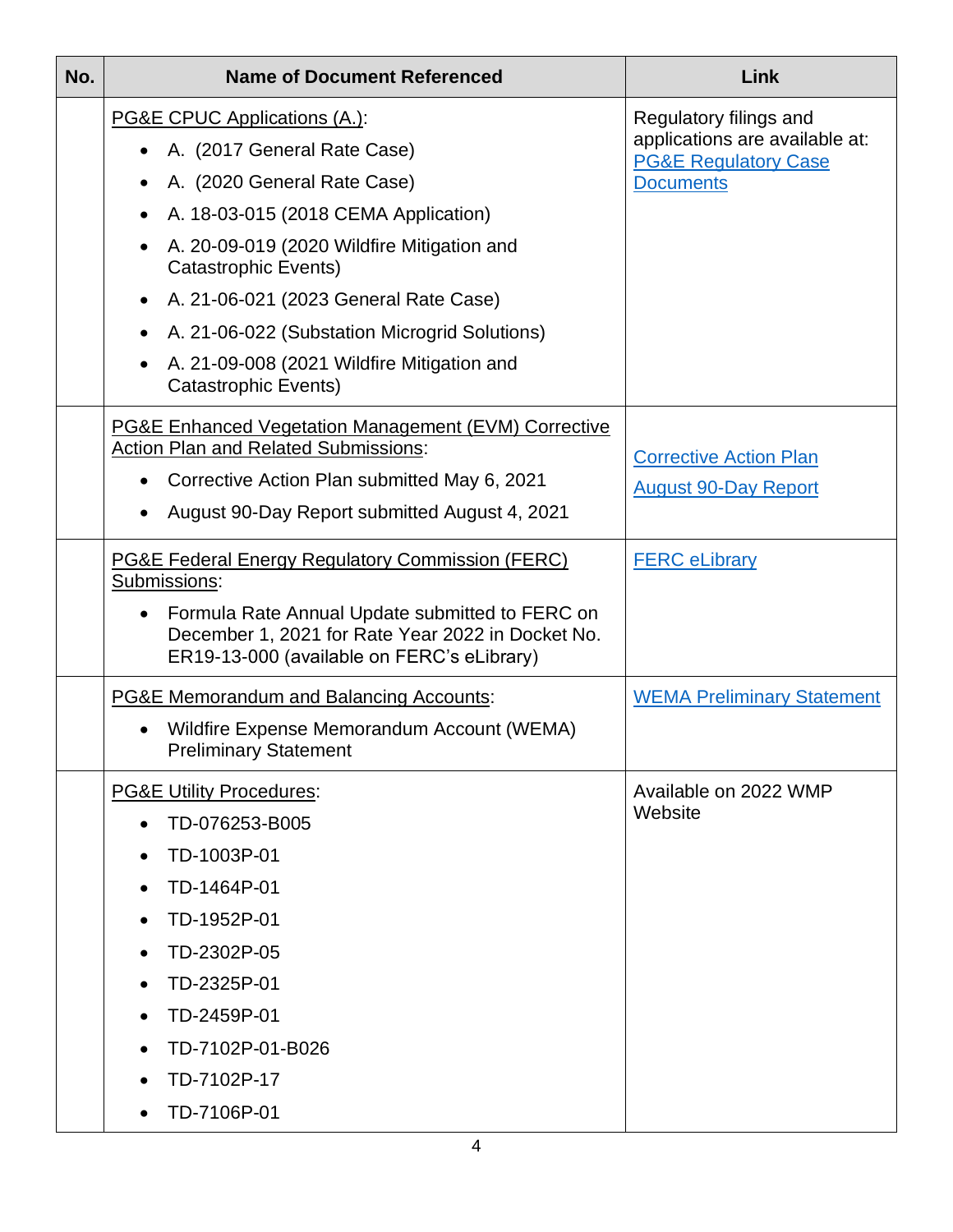| No. | <b>Name of Document Referenced</b>                                                                                                                                                                                                                                                                                                                                                                                                                                                                                                                                                                                                                                                                                                                                                                                                                                                                                                                                           | <b>Link</b>                                                                                                                                                                                                                                                                                                                                                                                                                                                                                                                                                                                                      |
|-----|------------------------------------------------------------------------------------------------------------------------------------------------------------------------------------------------------------------------------------------------------------------------------------------------------------------------------------------------------------------------------------------------------------------------------------------------------------------------------------------------------------------------------------------------------------------------------------------------------------------------------------------------------------------------------------------------------------------------------------------------------------------------------------------------------------------------------------------------------------------------------------------------------------------------------------------------------------------------------|------------------------------------------------------------------------------------------------------------------------------------------------------------------------------------------------------------------------------------------------------------------------------------------------------------------------------------------------------------------------------------------------------------------------------------------------------------------------------------------------------------------------------------------------------------------------------------------------------------------|
|     | <b>PG&amp;E Utility Standards:</b><br>TD-1001M<br><b>ENV-1003S</b><br><b>EMER-2003S</b><br><b>TD-1464S</b><br><b>TD-2305M</b><br>TD-3322M<br>TD-3322S                                                                                                                                                                                                                                                                                                                                                                                                                                                                                                                                                                                                                                                                                                                                                                                                                        | Available on 2022 WMP<br>Website                                                                                                                                                                                                                                                                                                                                                                                                                                                                                                                                                                                 |
|     | San Diego Gas and Electric Company (SDG&E) 2021 WMP                                                                                                                                                                                                                                                                                                                                                                                                                                                                                                                                                                                                                                                                                                                                                                                                                                                                                                                          | <b>SDG&amp;E 2021 WMP</b>                                                                                                                                                                                                                                                                                                                                                                                                                                                                                                                                                                                        |
|     | Southern California Edison (SCE) 2021 WMP                                                                                                                                                                                                                                                                                                                                                                                                                                                                                                                                                                                                                                                                                                                                                                                                                                                                                                                                    | <b>SCE 2021 WMP</b>                                                                                                                                                                                                                                                                                                                                                                                                                                                                                                                                                                                              |
|     | <b>Third Party Materials:</b><br>2021 Tree Connect / Tree Attachments standard<br>2008 IEEE/PES Transmission and Distribution<br>Conference and Exposition. IEEE, 2008<br>B. John Garrick Institute for Risk Sciences at UCLA -<br>Independent, External Review of 2021 Proposed<br>Modifications to PG&E's High Fire Risk Area (HFRA)<br>Map<br>Cal Advocates' Comments at p. 36<br>Cal Matters: California's Population Shrank in 2020,<br>but Don't Call it an Exodus<br>California Department of Industrial Relations<br>(CalOSHA): Title 8 Regulations<br>California Department of Water Resources (CDWR):<br>Water Year 2021: An Extreme Year<br>California Office of Environmental Health Hazard<br>Assessment (OEHHA): 2018 Climate Change<br>Indicators in California - Precipitation<br>California's Fourth Climate Change Assessment: Bay<br>$\bullet$<br>Area Region Report<br>California's Fourth Climate Change Assessment:<br><b>Statewide Summary Report</b> | <b>CA ISO Field Deployment</b><br>Guide<br>Bouford, James D. "Spacer<br>cable reduces tree caused<br>customer interruptions." 2008<br><b>IEEE/PES Transmission and</b><br>Distribution Conference and<br>Exposition. IEEE, 2008.<br>B. John Glick Institute <sup>1</sup><br><b>CPUC Resolution WSD-021</b><br><b>Cal Matters</b><br><b>CalOSHA</b><br><b>California Climate Change</b><br><b>Assessment (Bay Area</b><br><b>Region</b> )<br><b>California Climate Change</b><br><b>Assessment (Statewide)</b><br><b>California Climate Change</b><br><b>Assessment (Sierra Nevada)</b><br>Region)<br><b>CDWR</b> |

<sup>1</sup> Included as Attachments 2022-02-25\_PGE\_2022\_WMP-Update\_R0\_Section 4.2.1\_Atch01, 2022-02- 25\_PGE\_2022\_WMP-Update\_R0\_Section 4.2.1\_Atch02, and 2022-02-25\_PGE\_2022\_WMP-Update\_R0\_Section 4.2.1\_Atch03.